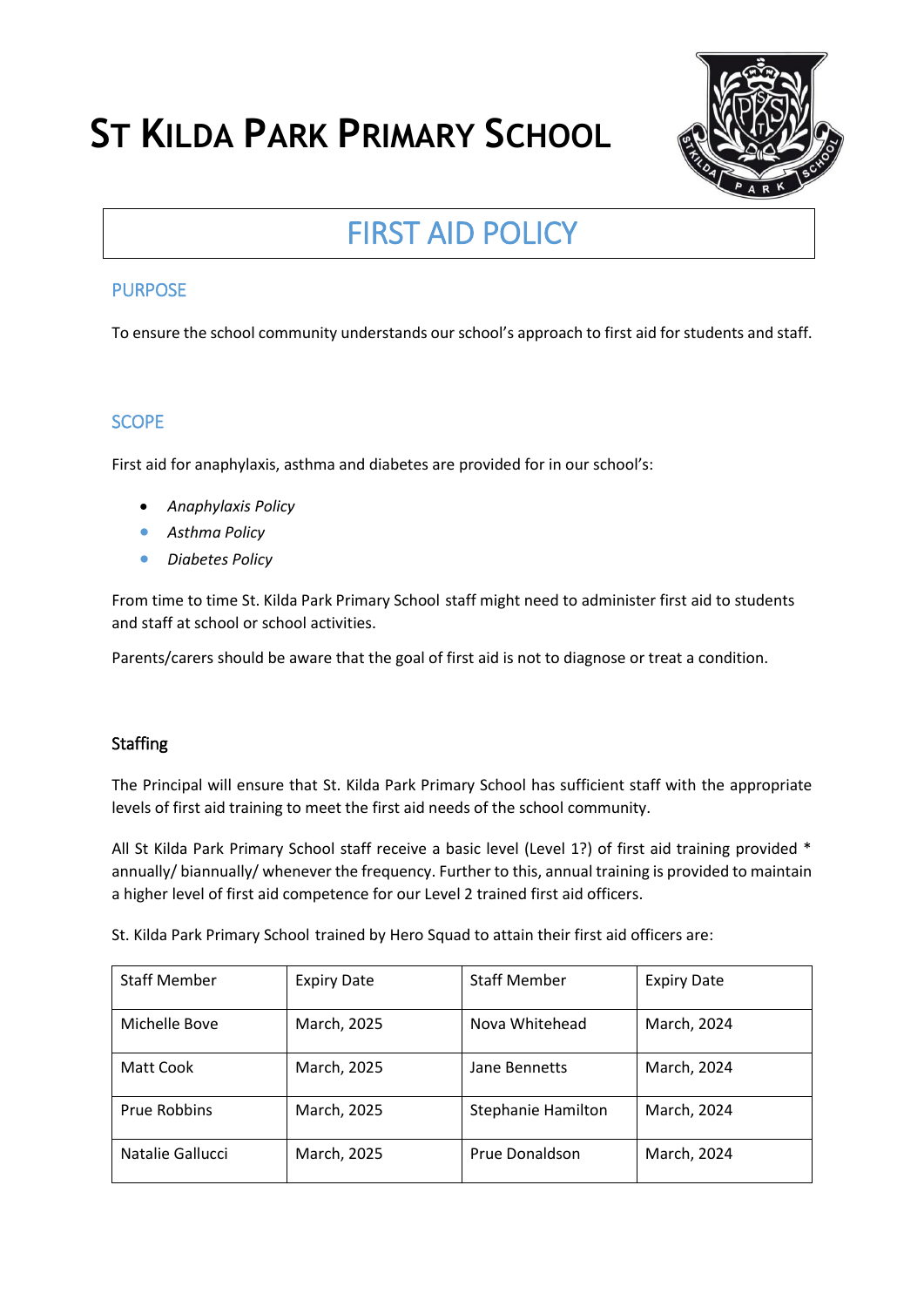| Kat O'Brien       | March, 2025 | Joe Gardiner | March, 2024 |
|-------------------|-------------|--------------|-------------|
| Amy Rumble        | March, 2025 | Wendy Chan   | March, 2024 |
| Neil Scott        | March, 2025 | Luke Jones   | March, 2024 |
| Bianca Langenberg | March, 2025 |              |             |

#### First aid kits

St. Kilda Park Primary School will maintain:

- A major first aid kit which is stored in the First Aid room
- Four portable first aid kits, which may be used for excursions, camps, or yard duty. The portable first aid kits will be stored:

Wendy Chan will be responsible for maintaining all first aid kits.

#### Care for ill students

Students who are unwell should not attend school.

If a student becomes unwell during the school day, they may be directed to the first aid room and monitored by staff until picked up by their parent/ carer. Depending on the nature of their symptoms, staff may contact parents/carers or an emergency contact person to ask them to collect the student.

#### First aid management

If there is a situation or incident which occurs at school or a school activity which requires first aid to be administered to a student:

- Minor injuries only (such as scratches) will be treated by staff members on duty, while more serious injuries-including those requiring parents to be notified or suspected treatment by a doctor - require a level 2 first aid trained staff member to provide first aid.
- Trained first aid staff will administer first aid in accordance with their training. In an emergency situation, other staff may assist in the administration of first aid within their level of competence.
- When first aid is administered for a minor injury or condition, St. Kilda Park Primary School will notify parents/carers by emailing parents through the Compass portal.
- In the event of a serious injury including a suspected facture, staff will remain with the student where the injury occurred and send someone to advise the office staff of the situation.